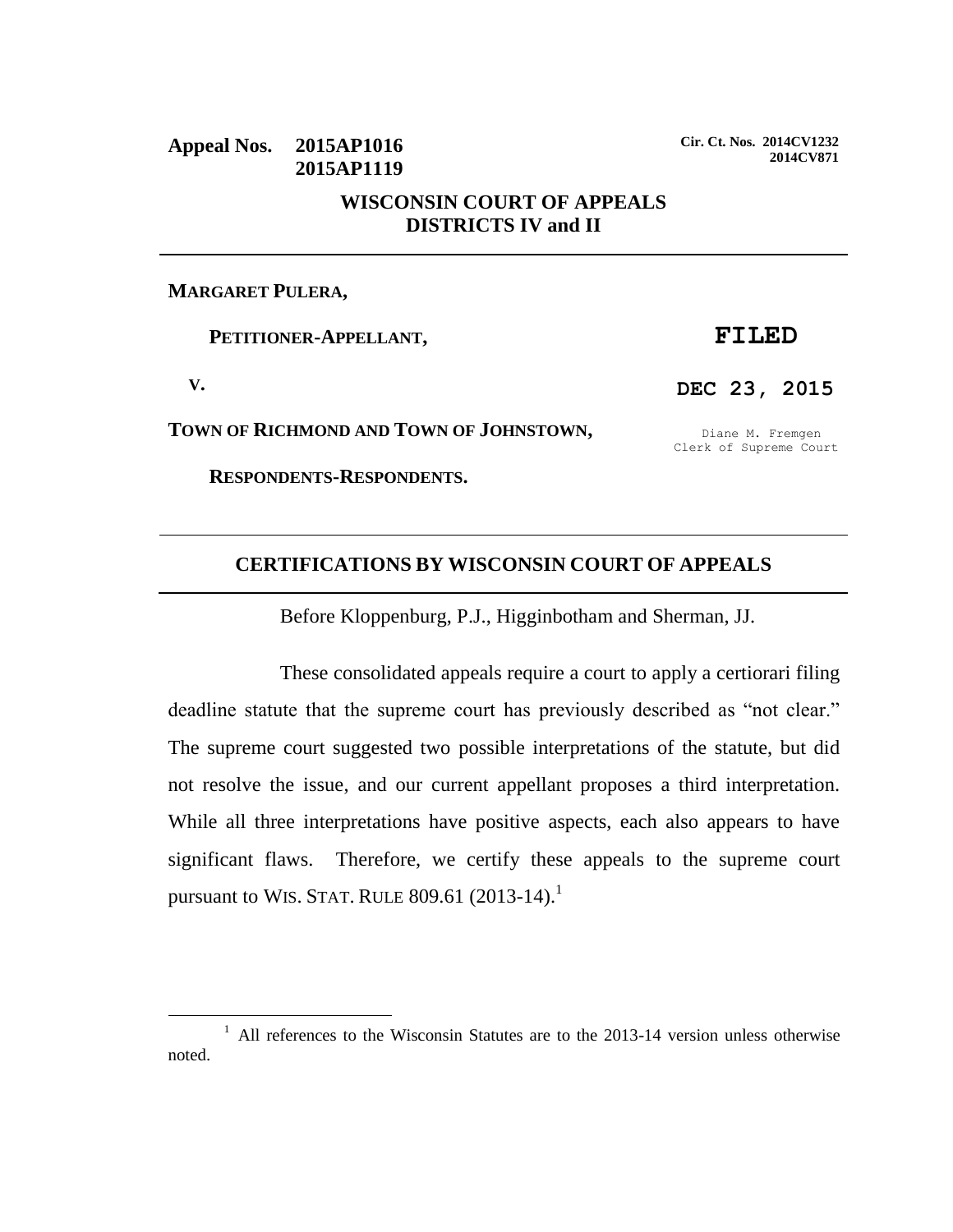In the two circuit court cases underlying the current appeals, Margaret Pulera filed a certiorari petition for judicial review of town highway orders. Because the highway in question is partly on the border of Rock County and Walworth County, she filed a certiorari petition in each county. Each circuit court dismissed her petition as untimely, although each court used a different interpretation of the applicable certiorari filing deadline statute. Pulera appeals from each decision. Because both appeals are based on the same underlying facts and require interpretation and application of the same statute, we consolidated them on our own motion after the briefs were filed.

### I. LEGAL BACKGROUND

Stated broadly, the legal problem arises from the fact that the legislature has connected the procedure for town highway orders under WIS. STAT. ch. 82, to the judicial review provision of the municipal administrative procedure chapter, WIS. STAT. ch. 68. The language of that judicial review provision does not connect easily to the procedure that occurs for town highway orders.

Under WIS. STAT. ch. 82, towns make changes to their highways by issuing highway orders. The process for changes can be started in two ways. Under one method, residents may apply to the town board to have a highway laid out, altered, or discontinued. WIS. STAT. § 82.10(1). In the other method, the town board itself may initiate the process by introducing a resolution. WIS. STAT. § 82.10(2). At the start of either method, the town board must provide notice to a variety of landowners and government bodies. WIS. STAT. § 82.10(3) and (4).

The town board then holds a public hearing to decide, in its discretion, whether granting the application or resolution is in the public interest. WIS. STAT. § 82.11(1). If the board decides to lay out, alter, or discontinue a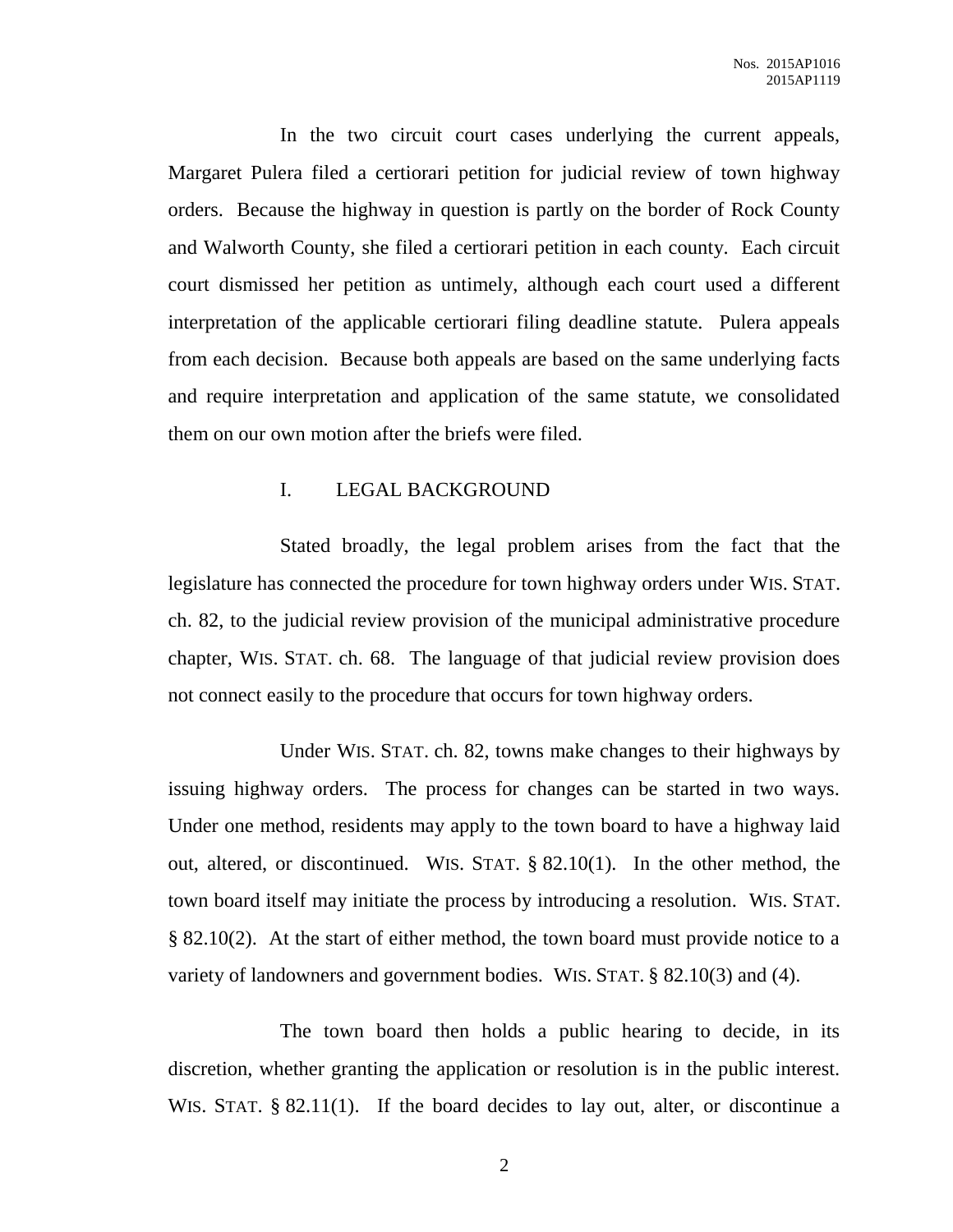highway, it shall issue a highway order. WIS. STAT. § 82.12(2). A highway order must contain a legal description of what the order intends to accomplish and a scale map of the land affected by the order. WIS. STAT. § 82.01(3). The highway order must be recorded with the register of deeds for the county where the highway is located. WIS. STAT. § 82.12(2). The statutes do not appear to require that the highway order, or any other kind of notice of a decision in response to the application or resolution, be sent to the broad group of landowners and agencies that were given notice when the process started.

Judicial review of highway orders is provided for in WIS. STAT. § 82.15: "Any person aggrieved by a highway order, or a refusal to issue such an order, may seek judicial review under s. 68.13. If the highway is on the line between 2 counties, the appeal may be in the circuit court of either county." The cross-referenced judicial review statute provides in relevant part: "Any party to a proceeding resulting in a final determination may seek review thereof by certiorari within 30 days of receipt of the final determination." WIS. STAT. § 68.13(1).

That last provision seems plain enough when viewed in the context of a matter decided using the municipal procedures set forth in WIS. STAT. ch. 68. That chapter creates a process for review of municipal decisions regarding permits, licenses, rights, privileges, grants of money, and so on. WIS. STAT. § 68.02. It creates a process for administrative review of such determinations, and then for administrative appeals after that. WIS. STAT. §§ 68.09 and 68.10. At the end of that process, "the decision maker shall mail or deliver to the appellant its written determination stating the reasons therefor. Such determination shall be a final determination." WIS. STAT. § 68.12. Then follows the judicial review provision we quoted above, WIS. STAT. § 68.13.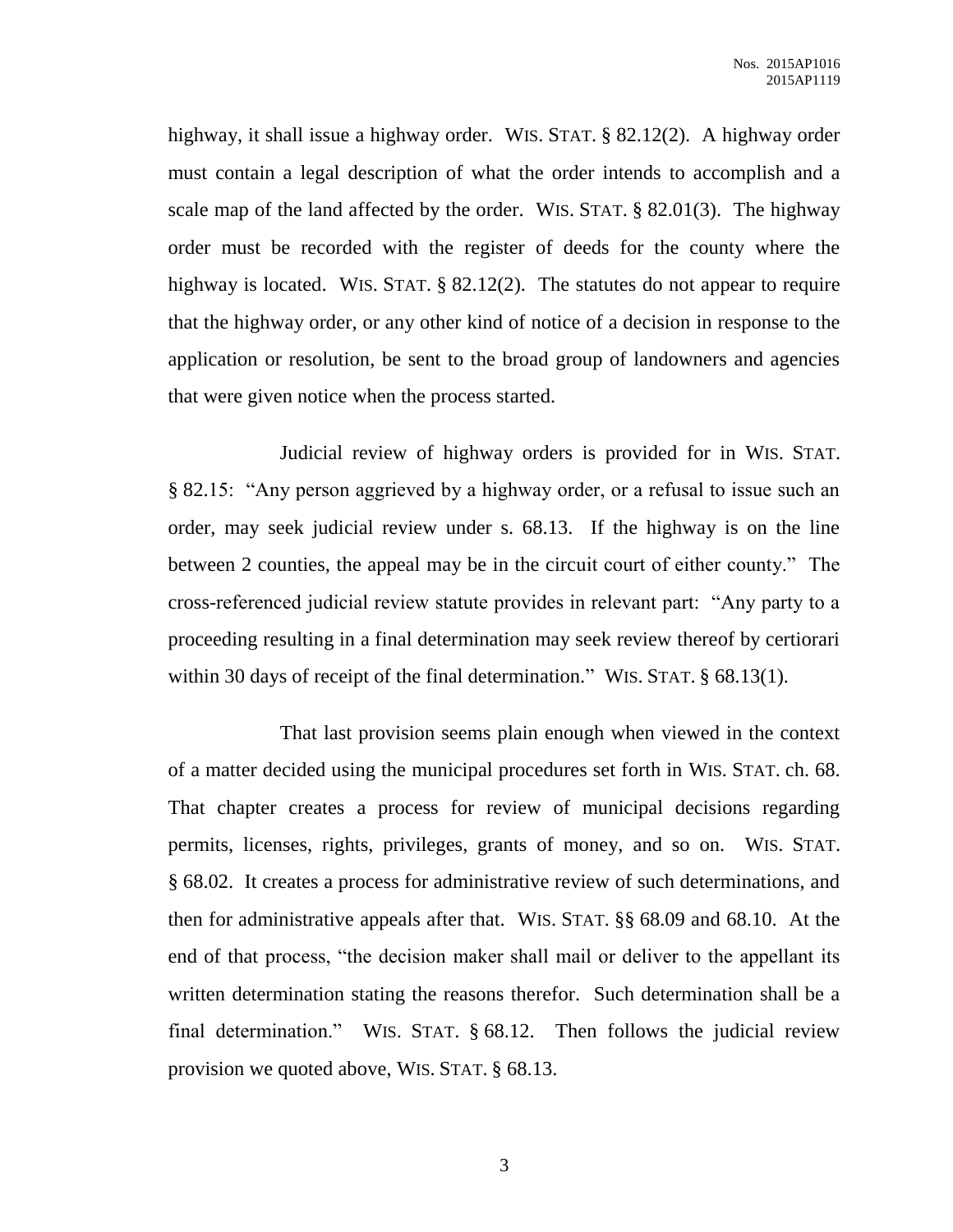In that context of municipal procedure, it is obvious that when WIS. STAT. § 68.13 requires a certiorari petition to be filed "within 30 days of receipt of the final determination," it is referring to the "final determination" that was issued at the end of the administrative appeals process, as required by WIS. STAT. § 68.12. In addition, the running of the certiorari deadline from "receipt" of the final determination seems straightforward, because the decision maker must send the final determination to the person who requested the administrative review, again under § 68.12.

However, in the context of the highway order process described in WIS. STAT. ch. 82, it is unclear how the certiorari filing deadline of WIS. STAT. § 68.13(1) should be applied. The highway order process does not use the term "final determination," or any similar term. The highway order process does not have a "party to a proceeding" in the same way that a municipal administrative proceeding under ch. 68 does. And, because the highway order process does not require that the order be sent to anyone, it is not clear how to apply the requirement that a certiorari petition be filed within thirty days of "receipt" of the "final determination."

The supreme court previously acknowledged this problem, but did not resolve it, in *Dawson v. Town of Jackson*, 2011 WI 77, 336 Wis. 2d 318, 801 N.W.2d 316. One of the issues decided in *Dawson* was whether the above certiorari review process under WIS. STAT. § 82.15 is the exclusive method of seeking judicial review, to the exclusion of relief by declaratory judgment. *Id*., ¶64. The court held that § 82.15 is the exclusive method for judicial review. *Id*.,  $\P$ 72.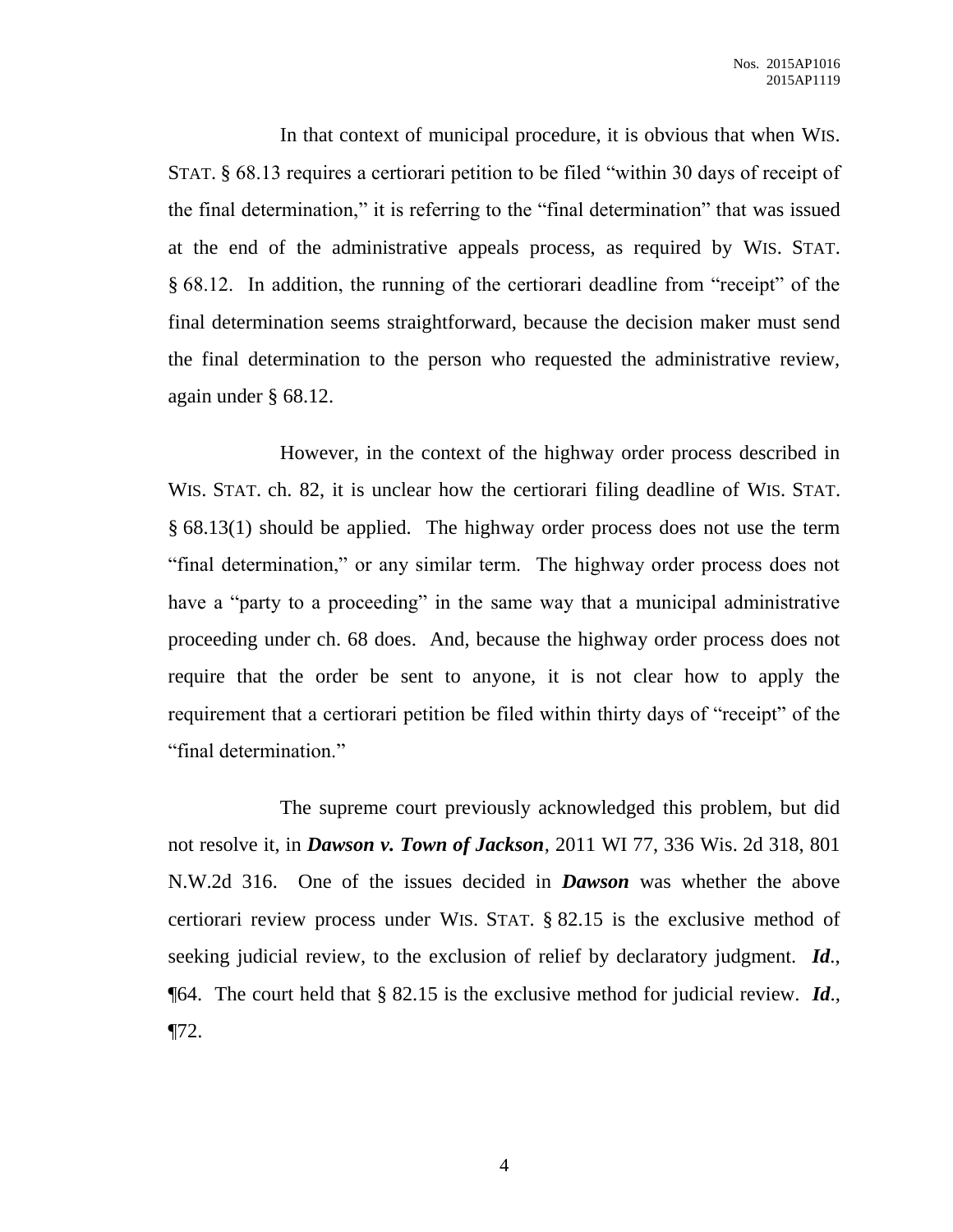In the course of its analysis, the *Dawson* court observed that certiorari review of highway orders may be sought within thirty days of receipt of the final determination, and then stated:

> The phrase "receipt of a final determination" is not clear in the context of a highway order. It could mean the date that one or more municipalities votes to grant or deny an application or resolution. It could mean the date that a notice of that determination is received by an applicant, if a notice is sent. In this case, the Dawsons did not comply with a 30-day time limit under any reasonable interpretation of the statute. Cedarburg voted not to approve the Dawsons' application on January 9, 2008. The Dawsons did not file suit until June 20, 2008.

336 Wis. 2d 318, ¶66 n.5.

### II. OUR CURRENT CASES

Pulera filed certiorari petitions in both Rock and Walworth counties. The named respondents in each petition were the Town of Johnstown and Town of Richmond. In each case Pulera alleged that the Town of Richmond passed a resolution proposing a redesign of a certain intersection, and that the towns held a joint meeting at which they approved the redesign on September 9, 2014. She alleged that the towns failed to follow proper procedures for highway redesign and that the redesign creates safety issues.

In the Rock County case, the towns provided affidavits averring dates in late September 2014 that Pulera was sent copies of the two highway orders, one by postal mail and one by email. Pulera did not dispute that she received these copies. Instead, she argued that the certiorari time should not run from her receipt of the highway orders, but from the recording of the highway orders with the register of deeds. The court rejected that interpretation of the certiorari deadline statute because the statute allows judicial review of a town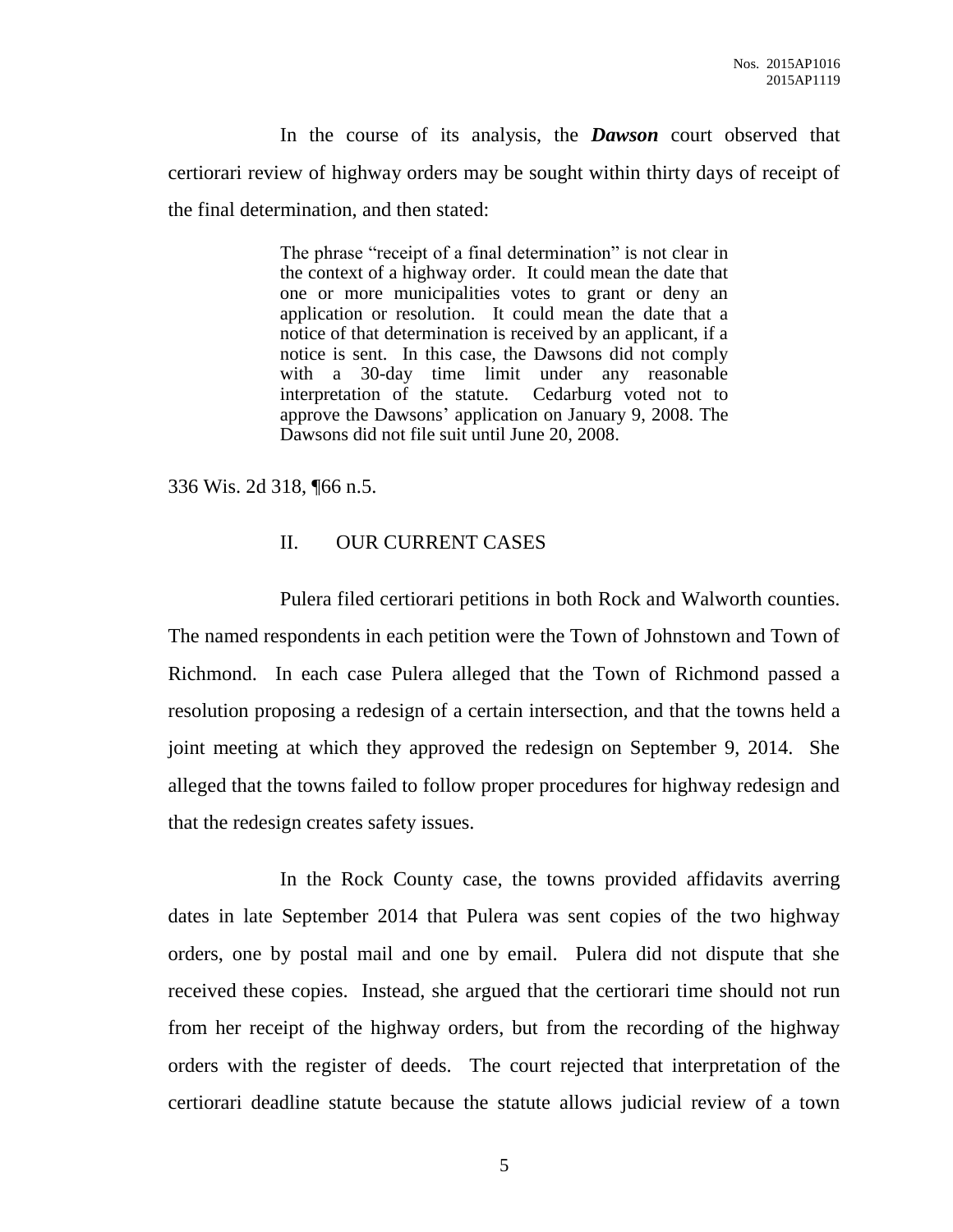board refusal to issue a highway order, and in such a case, no document would be recorded and the time to petition for certiorari would never start to run. The court dismissed the petition as untimely because Pulera did not file it within thirty days of when she received copies of the highway orders.

In the Walworth County case, the court dismissed the petition as untimely because Pulera did not file it within thirty days of when the municipalities voted to make the highway change. In doing so, the court agreed with the Rock County court's conclusion that the time should not run from the recording of the highway order. However, the court expressly rejected the Rock County court's conclusion that the time could be measured from when Pulera received the highway orders, because that conclusion would potentially mean different filing dates for different petitioners, depending on when each petitioner received the highway order. The court concluded that running the certiorari time from the town board vote was the most certain answer.

#### III. SOME POSSIBLE READINGS OF WIS. STAT. § 68.13(1)

As we quoted above, the supreme court in *Dawson* previously suggested two possible ways of interpreting WIS. STAT. § 68.13(1) in the highway order context. The circuit courts in our current cases each adopted one of those interpretations. However, it appears unlikely that they can both be correct. If the filing time runs from the town board vote, then the date that a person receives the highway order issued as a result of that vote would be irrelevant. On the other hand, if the time runs from receipt of the highway order, that will always be a date later than the vote, and it will then be irrelevant when the vote occurred. In addition to the two interpretations noted in *Dawson*, appellant Pulera suggests a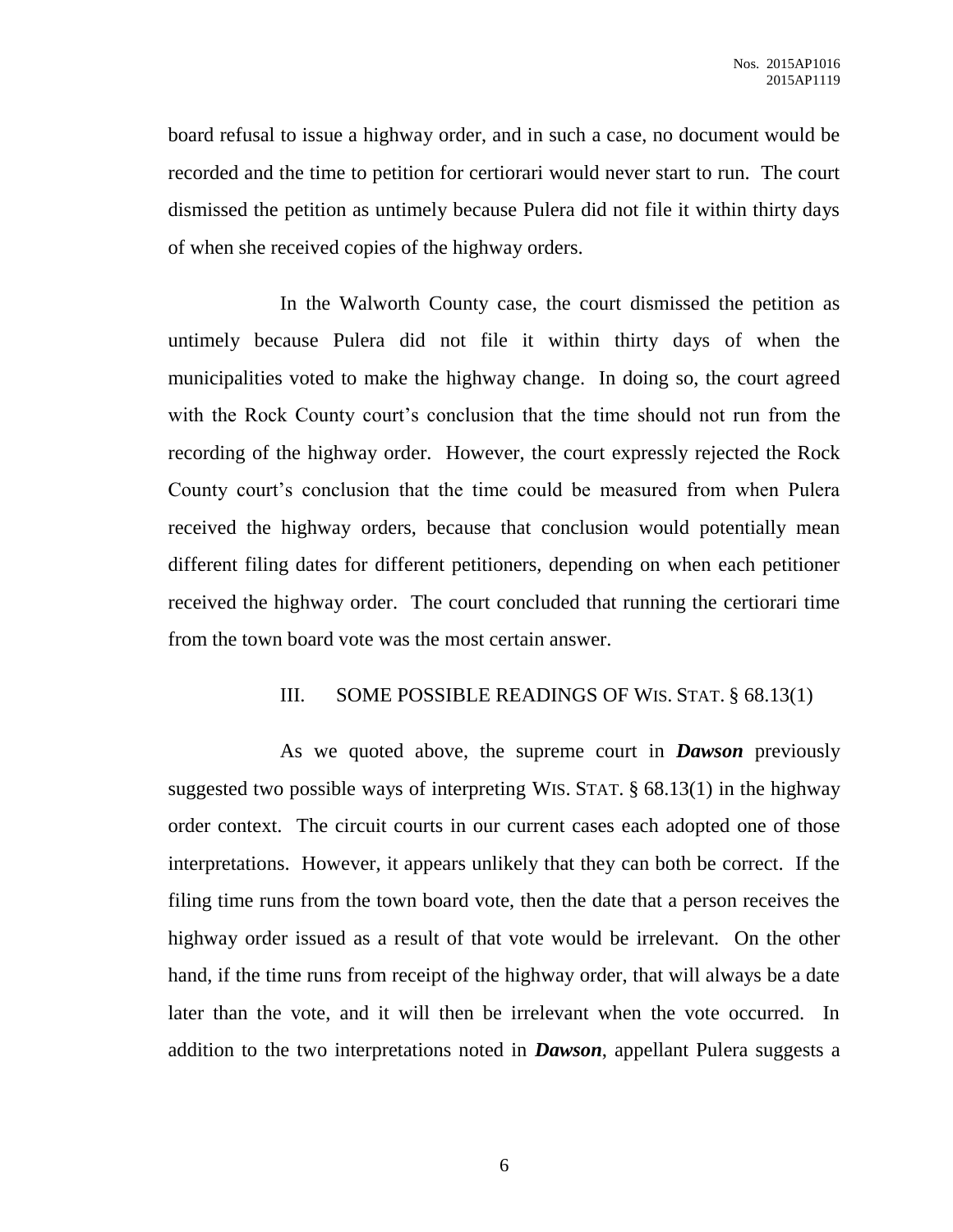third, which is that the filing time should run from recording of the highway order. We next discuss some of the strengths and flaws of each interpretation.

A. The thirty days runs from the town board vote

The Walworth County court concluded, and the Towns argue in that appeal, that the thirty days should run from the vote of a town board adopting (or refusing to adopt) a highway change. In this interpretation, it is the vote that constitutes the "final determination" for purposes of applying WIS. STAT. § 68.13(1). One positive aspect of this interpretation is that all potential petitioners would have the same filing deadline. Another is that there are not likely to be factual disputes about what the date of the vote was. And, because this is the earliest event from which the certiorari filing date could plausibly run, it would mean that the town board decision becomes final at the earliest possible date. This is important because in some cases the town may delay the actual highway work until it is satisfied that judicial review will not occur.

This interpretation also has several flaws. One flaw is that the judicial review section of the town highway statutes provides: "Any person aggrieved by *a highway order*, or a refusal to issue such an order, may seek judicial review under s. 68.13." WIS. STAT. § 82.15 (emphasis added). As we described above, "highway order" is a statutorily defined term. A highway order is a written document that must contain a legal description and a scale map. It is difficult to see how a town board's vote could be considered a highway order. Therefore, it is debatable whether the vote, by itself, creates a decision that is subject to judicial review.

In the current cases, the highway orders were dated seven and seventeen days after the town board vote. Pulera argues that a potential petitioner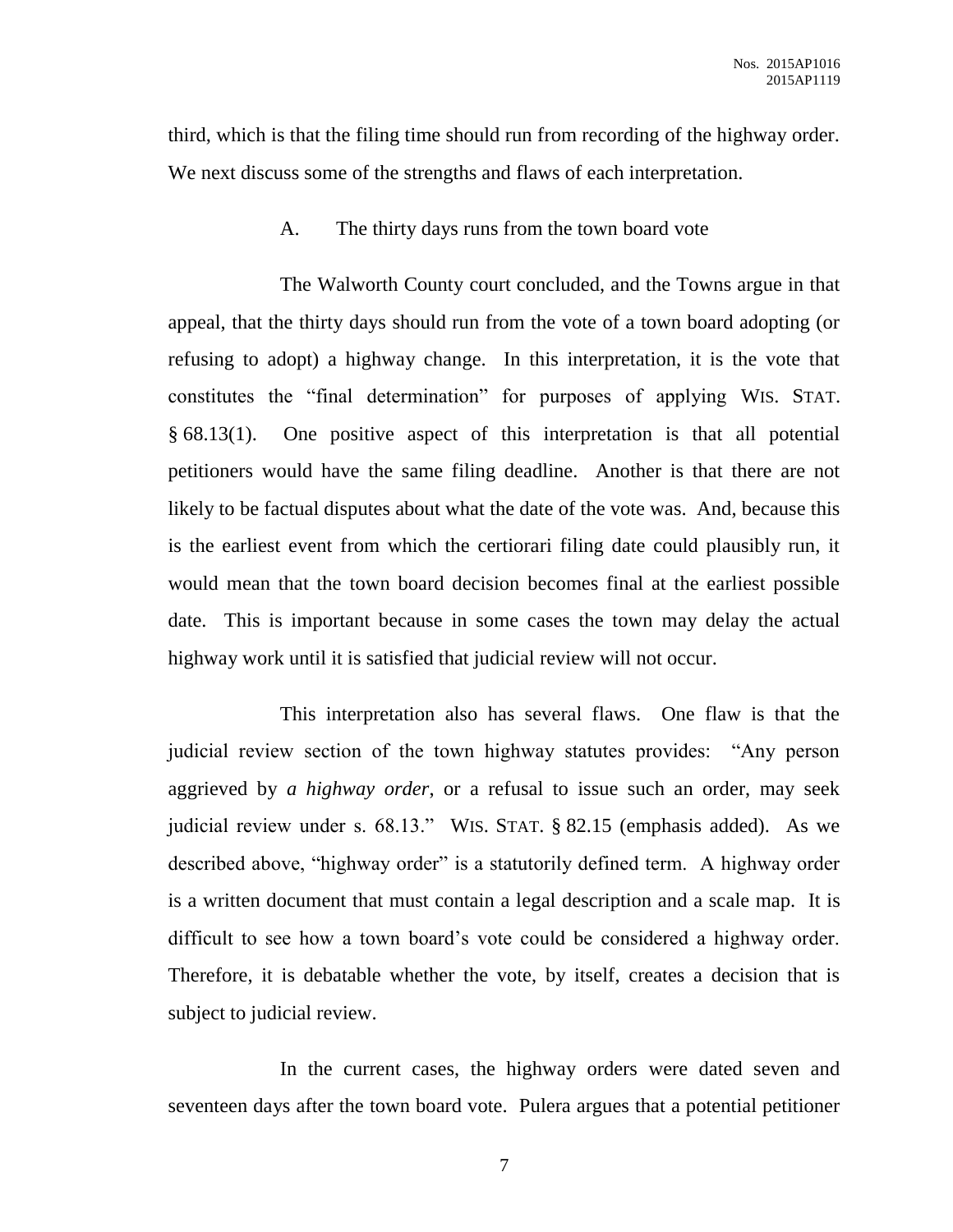should be able to see the full description and map before deciding whether to seek judicial review, and therefore the time should not start to run before the highway order has been issued. Furthermore, if the court's interpretation is adopted and the certiorari time runs from the vote, that could become a trap for the unwary who read the statute and believe that a filing for judicial review cannot be made until a highway order is issued.

Another flaw with running the certiorari time from the town board vote is that it appears to omit any role for the concept of "receipt" that appears in the language of WIS. STAT. § 68.13(1), which states that certiorari must be sought within thirty days of "receipt" of the final determination. It is unlikely that all potential petitioners will receive the result of the town board's vote on the day that the vote occurs.

This interpretation might be modified to say that potential petitioners have "receipt" of the vote if they are in attendance at the meeting. However, this is also a flawed interpretation because it creates the potential for factual disputes about who was at the meeting, and for how long. This potential is evident in Pulera's argument on appeal that, due to her hearing impairment, she did not actually know what the vote was when she left the meeting. Furthermore, this interpretation still leaves unanswered the question of how potential petitioners who were *not* at the meeting will be said to have received the final determination that starts the certiorari time running.

B. The thirty days runs from an individual petitioner's receipt

The Rock County circuit court concluded that Pulera's petition is untimely because she did not file it within thirty days of when she received copies of the unrecorded highway orders. One positive aspect of this interpretation is that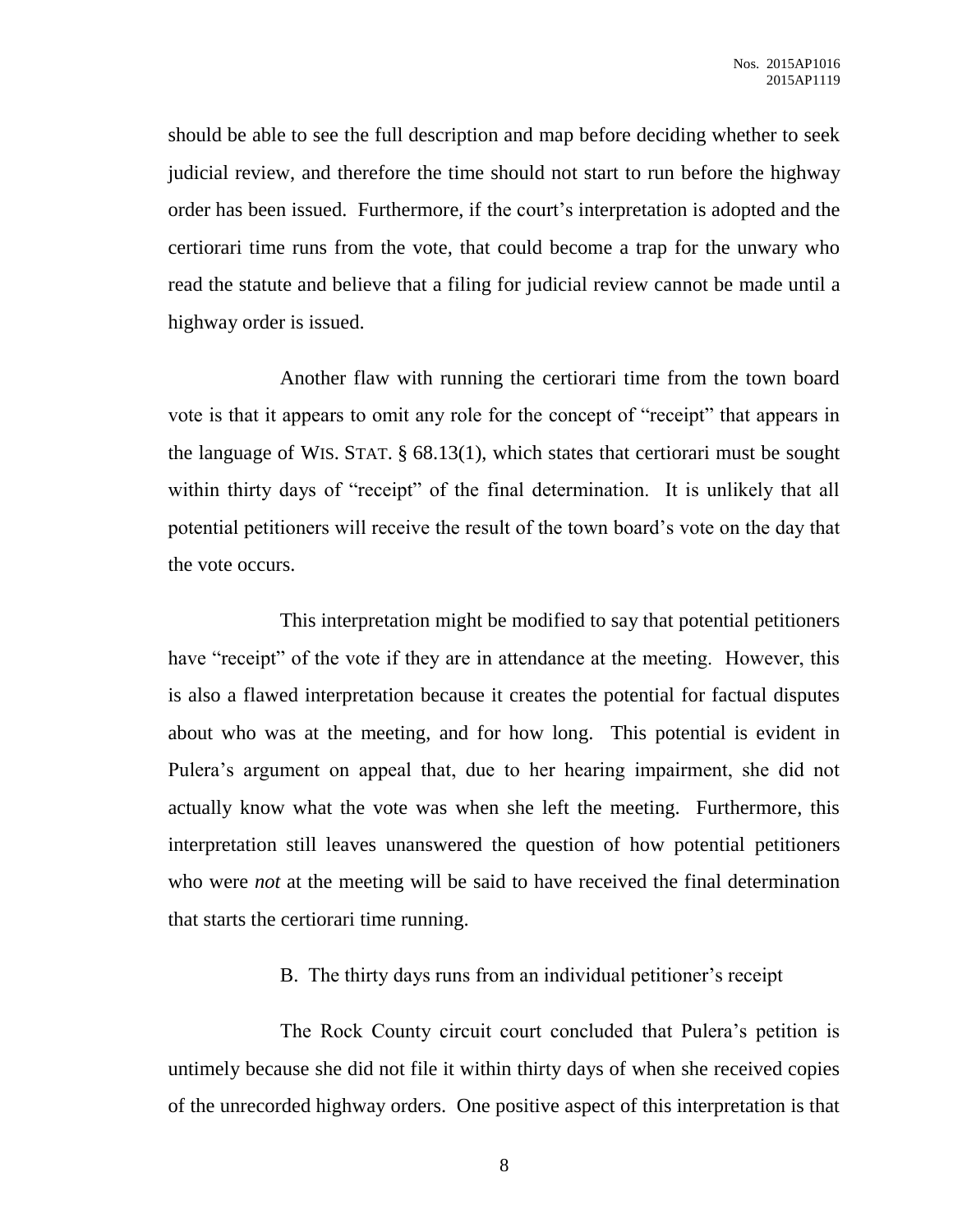it closely tracks the statutory language about "receipt of a final determination." If the unrecorded highway order is the final determination, and the certiorari petitioner has received it, then this provision can easily be applied to those specific facts.

However, Pulera notes a significant flaw in this interpretation. As we discussed, there is no requirement in the town highway chapter that highway orders be sent to anyone other than the register of deeds, the town clerk, and the county highway commissioner. WIS. STAT. § 82.12(2). Therefore, if the certiorari time for each petitioner starts to run only from that petitioner's receipt of the highway order, there could exist a continuing series of certiorari filing dates that are individual to each potential petitioner, depending on when that person received the highway order. Under this interpretation, a person could ask the town to send a copy of the highway order months or years after it was issued, and the person's certiorari time would then begin to run upon receipt of the order.

This result would cause obvious problems due to the lack of finality. For example, it would leave the town uncertain as to when it could begin the actual road work without the peril of judicial review.

On appeal, the Towns offer no response to this seemingly substantial flaw. Instead, they appear to rely on the date of the town board vote and the fact that Pulera was present at that meeting. Thus, it may be that in these appeals *neither* side is arguing for this interpretation that was suggested in *Dawson*. The parties may agree that it is not tenable to conclude that each person's certiorari time begins to run whenever that person receives a copy of the highway order.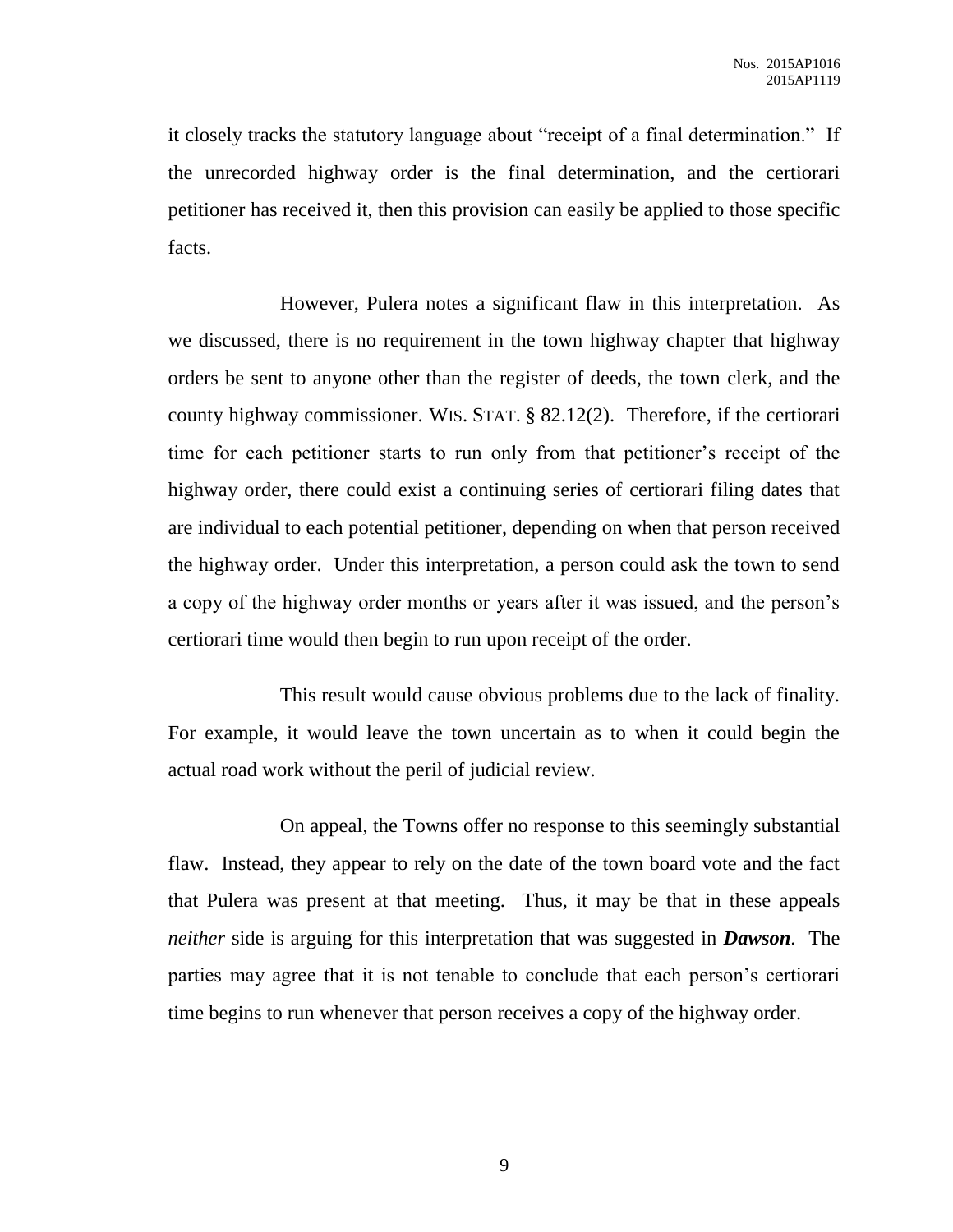### C. The thirty days runs from the recording of the highway order

Pulera argues that the certiorari time should run from the recording of the highway order with the register of deeds, an act required by WIS. STAT. § 82.12(2). She argues that because this is the last act in the highway order process, this is the point at which the highway order becomes "final," in the sense of being the "final determination"<sup>2</sup> that is referred to in the statute setting the date for certiorari filing, WIS. STAT. § 68.13(1).

There are several positive aspects to this interpretation. First, it creates a certiorari filing date that is the same for all potential petitioners. Second, the date of recording will normally be easy to establish from the record. Third, the recording of the highway order creates a wide potential for notice to potential petitioners, because this is a place that attorneys and others will know to check for land records. Fourth, at the time it is recorded, the highway order will be in its final legal form, thus allowing potential petitioners to fully evaluate its effects and decide whether to seek judicial review.

However, this interpretation also has flaws. Under this interpretation, there is again no sense in which it can be said that there is "receipt" of the final determination by each potential petitioner. Although recording creates a wider potential for interested persons to learn of the highway order, it does not lead to receipt of that order by anyone other than the register of deeds.

<sup>&</sup>lt;sup>2</sup> Actually, WIS. STAT. § 82.12(2) provides that the order shall be both recorded with the register of deeds and filed with the town clerk. Either could equally be considered the final determination; the statute treats them equally. All of the arguments regarding the date of recording, both pro and con, apply equally to the date of filing.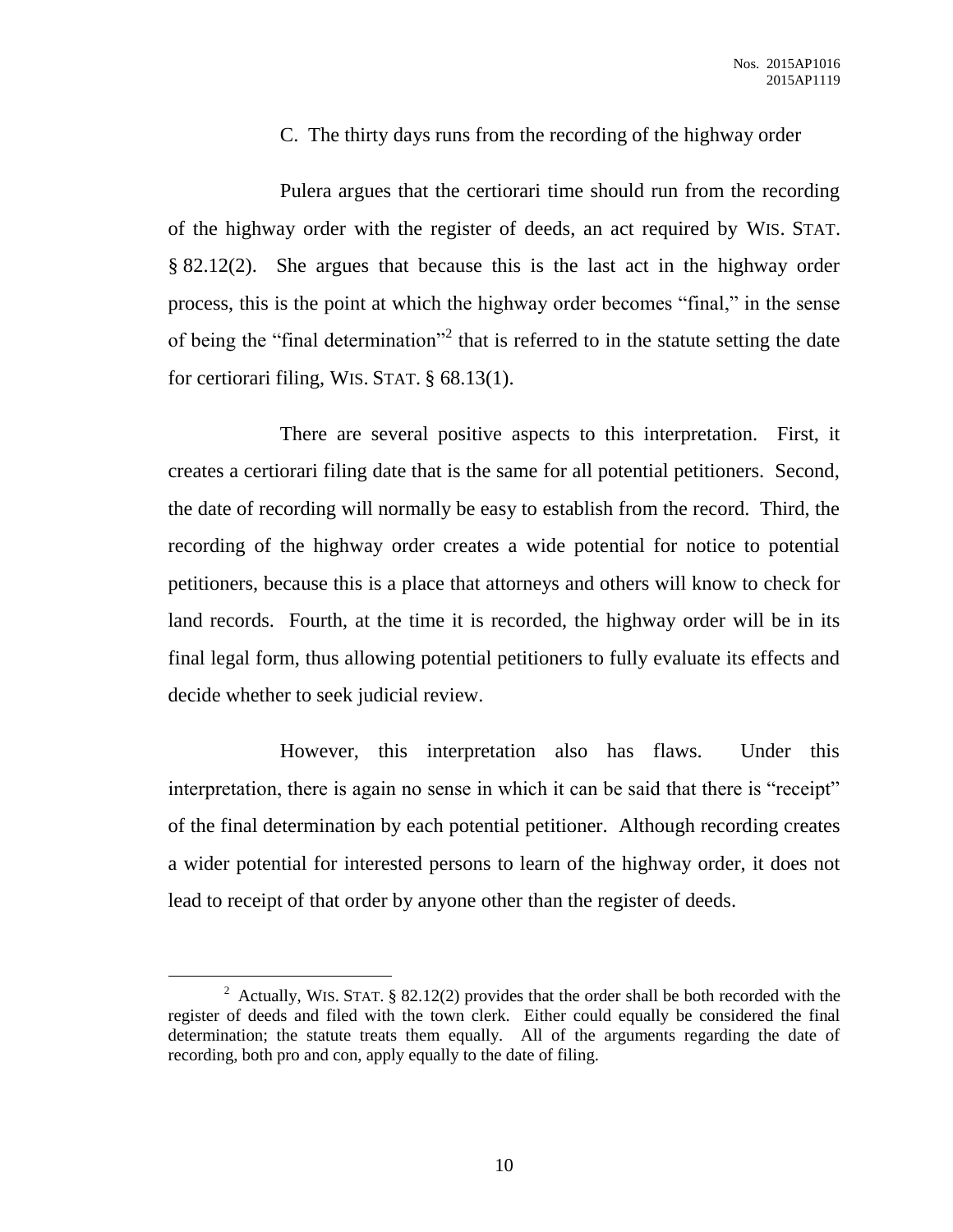Another flaw in this interpretation is that it leaves no answer to the question of when the certiorari time starts to run when the town board *declines* to order a highway change. Under the judicial review provision, it is not only highway orders that are reviewable, but also "a refusal to issue such an order." WIS. STAT. § 82.15. When the board refuses to issue an order, no document will be recorded with the register of deeds. However, one solution to this problem may be to create different methods for determining the certiorari filing dates. There could be one method that applies when a highway order is issued, and another method when a town refuses to issue a highway order.

#### IV. OTHER ISSUES AND CONCLUSION

We briefly mention two other issues that are argued in the briefs.

One additional issue in the Walworth County case is whether relief can properly be granted in that county. The circuit court there dismissed the petition for lack of venue, on the ground that the review should proceed in Rock County due to the location of the highway. The respondent Towns support that decision on appeal. However, we are not aware of a basis on which improper venue is grounds for dismissal, and the respondent Towns do not explain one. Normally improper venue is a basis only to order a change of venue. *State ex rel. Hansen v. Dane Cnty. Circuit Court*, 181 Wis. 2d 993, 1001-02, 513 N.W.2d 139 (Ct. App. 1994).

The second additional issue is in the Rock County case. The respondent Towns argue that, even if Pulera's petition is timely, it should still be dismissed because it is duplicative of the one she filed earlier in Walworth County. The Towns rely on WIS. STAT. § 802.06(2)10., which provides for dismissal if another action is pending between the same parties for the same cause. This may